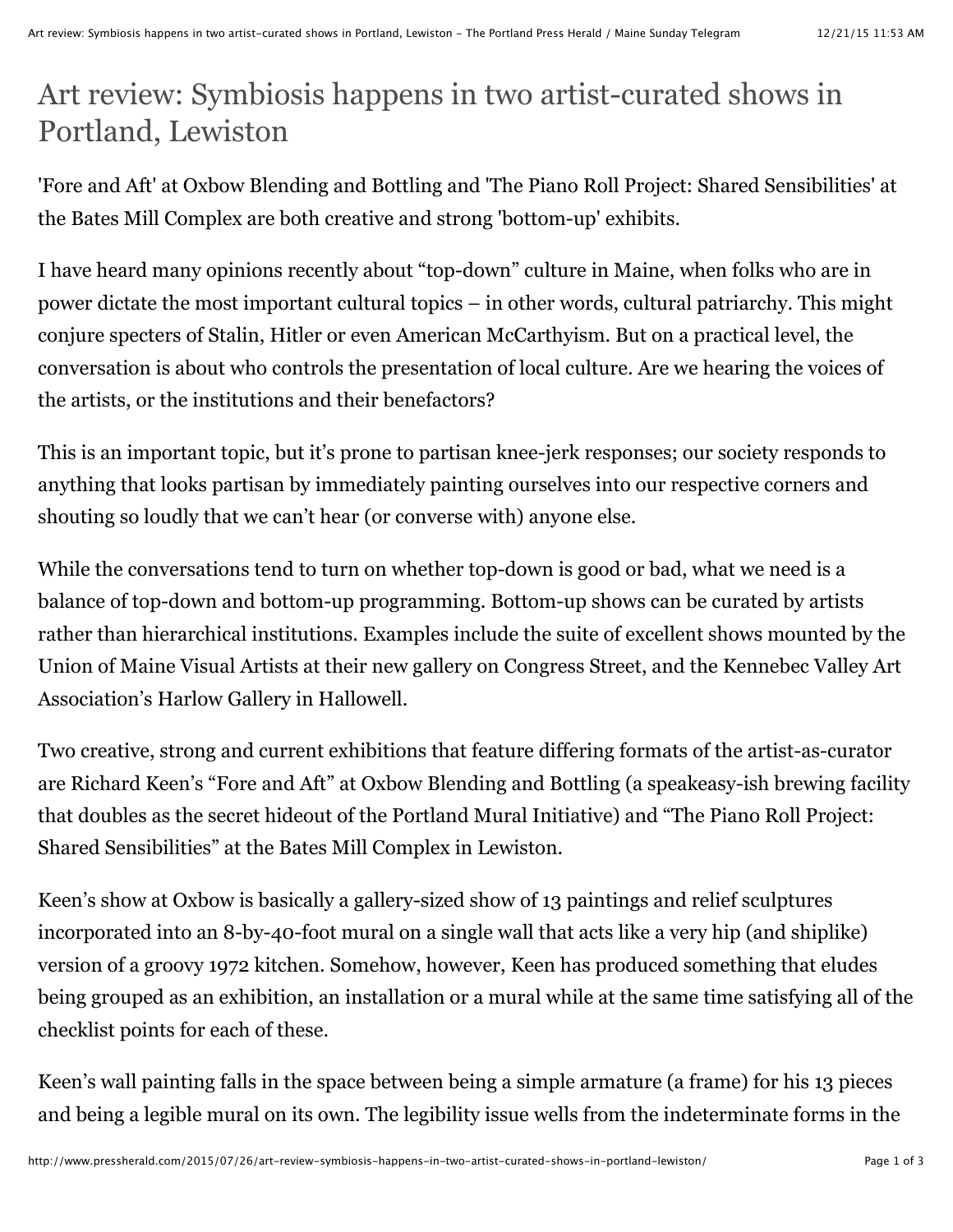paintings: They are questionably abstract because they act like shapes we should be able to recognize but can't.

While some of Keen's strongest recent work has trod indeterminate ground by comparing forms such as an island to the keel of a ship, Keen is now following his own intuition to a point just out of recognizable reach. It feels like abstract photography but without the faith there is a real source in the world. And that leaves us with only the artist's vision and questions not only about forms but intent. (What is he trying to convey?) Keen is also playing the role of curator by organizing his works into a rebus-like structure.

The entire installation exudes savvy intention, but we find ourselves considering that the curatorial conclusion is not illegible, but illegibility itself – a target that would not be viable for a curator if he weren't also the artist.

"The Piano Roll Project" is a type of show for which the curators are almost necessarily artists. Thirty artists were given piano rolls to repurpose as art for a show hosted by Museum L-A. (Piano rolls are those long sheets of paper fed into player pianos which read the machine-cut holes to play songs, and, like karaoke, show the words so folks could sing along.)

The originators and curators of the project (their term is "organizers") are artists Kristin Malin and Gail Skudera, who participated along with the other artists. (This is not only fine, but very cool from a common-ground standpoint, whereas at museums it is typically not cool for a curator to include her own works within the show she curates.) The general idea is that the artists are all on the same page and challenge each other in terms of creativity, technique and appeal. This is fun for the artists and it gives the public a level playing field on which to compare them.

On these terms, the "Piano Roll Project" is highly successful. It is entertaining, insightful, educational and fun. Dan Mills' piece, for example, used the paper roll as a track for handmade carts that are part of Museum L-A's collection: They were created by the mill's textile workers to facilitate their labor. Mills' directional orientation of the carts on the path blends an eerie nostalgia with the feel of a children's toy circus train – a ghostly reminder of the child labor in the mill set against "normal" childhood activities like songs and parades.

Gayle Fraas' and Duncan Slade's "A Walk Between Two Moons" handsomely alternates black-andwhite night moon landscapes with passages of black and white polka dots. It's a savvy piece of